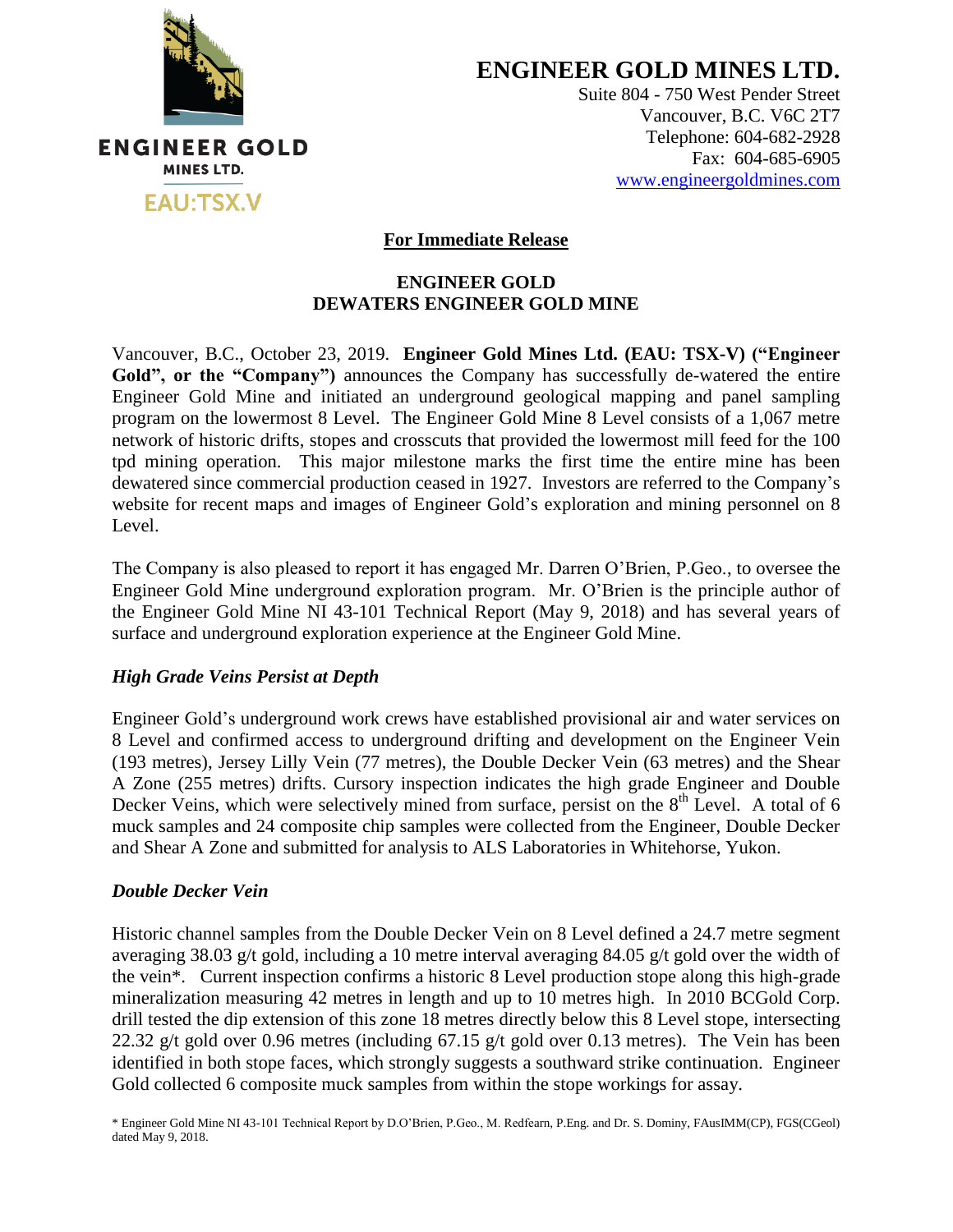### *Engineer Gold Vein*

There are no historic channel sample results from the Engineer Vein on 8 Level however visual inspection confirms a vuggy quartz/calcite vein ranging in thickness from 0.40 metres to 0.70 metres occurs in proximity to a highly altered mafic dyke, similar to that observed in the 5 Level Bonanza Zone. Engineer Gold collected 9 chip samples along a 35 metre strike length of the Vein.

### *Jersey Lilly Vein*

The Jersey Lilly Vein has been identified on 8 Level within a 77 metre long drift. Preliminary inspection indicates the vein varies from 0.10 metres to 0.60 metres in width. The Jersey Lilly Vein has been traced from surface to 8 Level of the Engineer Gold Mine by surface trenching and drifting on 5 Level and 8 Level. While no commercial production is evident, vein textures, morphology and a limited number of historic chip sample results suggests discrete high-grade gold shoots may occur within the structure.

# *Shear A Zone*

Historic drifting of the Shear A Zone is measured to be approximately 255 metres. A total of 16 composite chip samples were collected along a 100-metre drift to date. The Shear A Zone is associated with intervals of pervasive silicification and vuggy, massive quartz-calcite veining within a sheared argillite-hosted structure.

# *Diamond Drilling Update*

Surface drilling continues on the Engineer Gold Property. A total of 10 holes have been completed in 1,618 metres of drilling to date, testing a number of shallow exploration targets north and south of the Engineer Mine workings, including the Jersey Lilly Vein, TMI, BC MMI anomaly, Hub A, Hub B zones and the Shaft – Boulder/Governor Veins. Most holes have intersected numerous quartz and quartz/calcite vein structures known to be favorable for gold and silver mineralization at the Engineer Gold Mine. Results will be reported when available.

### *Qualified Persons*

Messrs. Darren O'Brien, P.Geo., and Scott Dorion, P.Geo., 'Qualified Persons' (Q.P.s) as defined under Canadian National Instrument NI 43-101, have overseen the underground and surface exploration programs, respectively, prepared and reviewed technical aspects of this news release.

### *About Engineer Gold Mines Ltd.*

Engineer Gold is focused on the exploration and development of the 100%-owned, 14,020 ha Engineer Gold Mine Property, centered on the Historic high-grade Engineer Gold Mine situated 32 km southwest of Atlin, B.C. Previous work has identified a small, Inferred high-grade gold